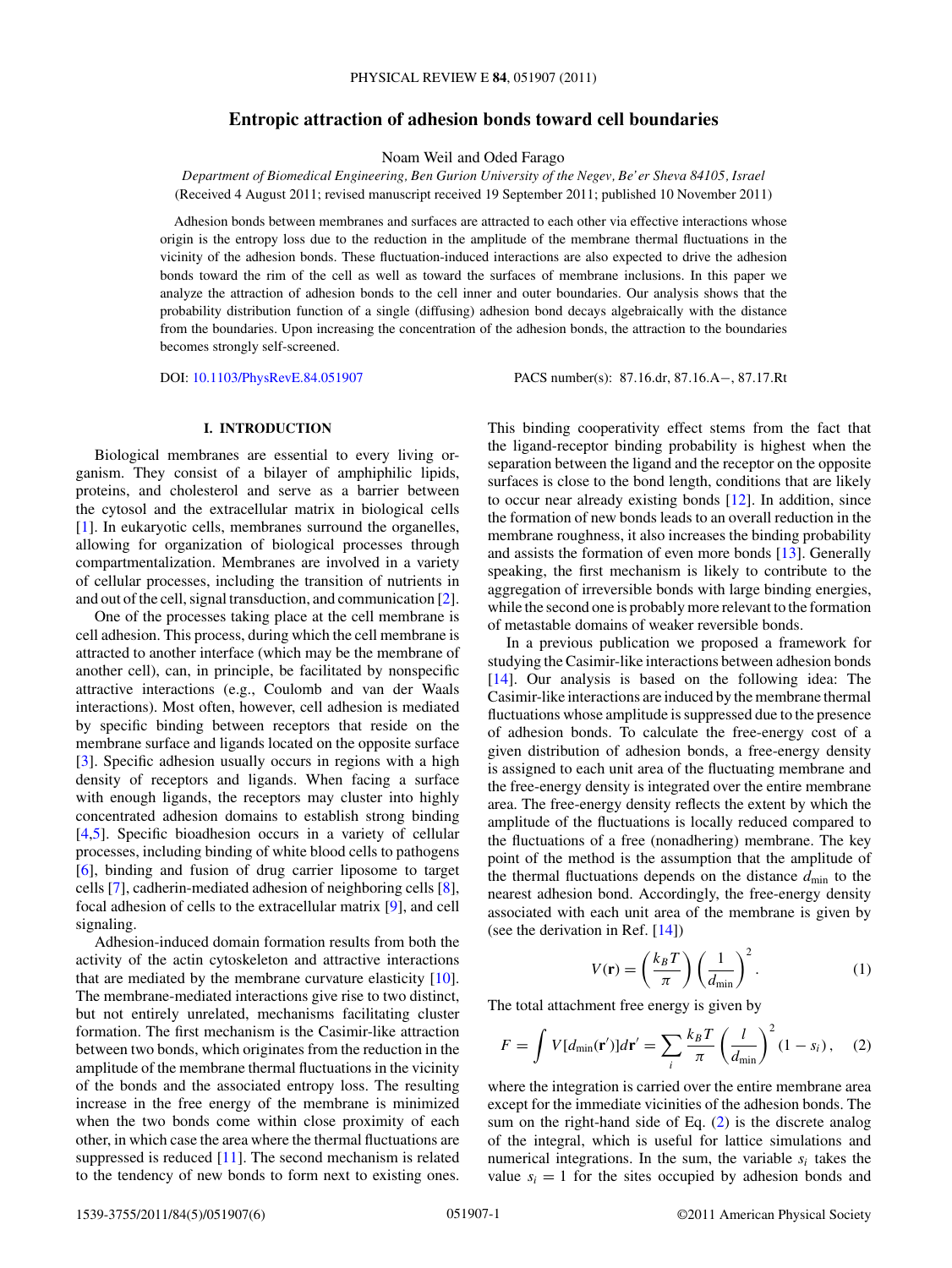<span id="page-1-0"></span> $s_i = 0$  for empty sites that represent fluctuating unit areas of size  $l^2$ . Only the latter contribute to the sum.

We studied the model defined by Eq. [\(2\)](#page-0-0) by using both a mean-field analysis and Monte Carlo simulations [\[14\]](#page-5-0). Our analysis revealed (in agreement with other theoretical studies  $[15,16]$ ) that the fluctuation-induced interactions are not strong enough to allow the formation of adhesion domains. However, usually the adhesion bonds also interact with each other via short-range attractive hydrophobic and depletion forces [\[17\]](#page-5-0). When these residual interactions are introduced into the model, condensation of adhesion domains becomes thermodynamically possible [\[14,15\]](#page-5-0). Our analysis showed that the fluctuation-induced Casimir-like interactions greatly reduce the strength of the residual attractive interactions required for cluster formation by almost half an order of magnitude, to below the thermal energy  $k_BT$ .

In this work we take a step forward and study the formation of adhesion domains in cellular membranes that also include transmembrane proteins. Since these inclusions significantly influence the membrane spectrum of thermal fluctuations [\[18\]](#page-5-0), their presence is expected to modify the fluctuation-induced interaction between adhesion bonds and their aggregation behavior. In this context, it is worthwhile to mention that there is a great bulk of experimental [\[19–21\]](#page-5-0) and theoretical [\[22–25\]](#page-5-0) work on the fluctuation-mediated potential between the inclusions themselves. Here we tackle a different problem and explore how a single inclusion affects the aggregation of adhesion bonds. Since the formation of an adhesion cluster is driven by the tendency to localize the reduction of the thermal fluctuations in a restricted area, it is natural to expect that adhesion bonds would exhibit affinity to the surface of the inclusion. Physically, the effect of an inclusion on the thermal fluctuations should be similar to that of a cluster of adhesion bonds of the same size. However, as discussed above, without direct residual interactions the system is in the gas phase and a cluster of adhesion bonds is not stable. Therefore, the presence of the inclusion is not equivalent to the formation of a cluster, which is only transient.

The paper is organized as follows. In Sec. II we examine the attraction between a circular inclusion and a single adhesion bond. We derive the probability distribution of the adhesion bond from the center of the inclusion. We show that in contrast to the weak attraction between two adhesion bonds (see Ref. [\[26\]](#page-5-0)), the fluctuation-induced attraction between the adhesion bond and a large inclusion is sufficiently strong to keep the adhesion bond in the vicinity of the inclusion. In Sec. [III](#page-3-0) we study the distribution and aggregation of many adhesion bonds in the presence of the inclusion. Using Monte Carlo simulations with different boundary conditions and different adhesion bonds densities, we demonstrate that the strong attractive potential calculated in Sec. II is screened and experienced only by the adhesion bonds located near the surface of the inclusion. In Sec. [IV](#page-4-0) we summarize and discuss our results.

### **II. BOND-INCLUSION PAIR INTERACTION**

We consider the model system shown schematically in Fig. 1, consisting of a circular membrane of radius *L*, a circular



FIG. 1. Schematic of the system under investigation, consisting of a circular membrane of radius *L* with a circular inclusion of radius  $r_0$  at the center. The membrane is supported by a flat surface to which it is attached by a single adhesion bond located at **r**.

inclusion of radius  $r_0 \ll L$  fixed at the center of the membrane, and a single adhesion bond located at **r**. The total attachment free energy of the system is given by Eq. [\(2\)](#page-0-0),

$$
F(\mathbf{r},r_0,L) = \int_{r_0+l}^{L-l} \frac{k_B T}{\pi d_{\min}^2(\mathbf{r}',\mathbf{r},r_0,L)} d\mathbf{r}',\tag{3}
$$

where the integration is carried over the whole area of the membrane, excluding regions of microscopic size *l* near the inner  $(|{\bf r}'| = r_0)$  and outer  $(|{\bf r}'| = L)$  boundaries and in the vicinity of the adhesion bond  $(\mathbf{r}' = \mathbf{r})$ . In Eq. (3),  $d_{\text{min}}$  denotes the distance of a given point  $\mathbf{r}'$  on the membrane to the nearest obstacle, which may be either the adhesion bond or the surface of the inclusion. The assumption underlying Eq.  $(3)$  is that the membrane separation at the inclusion is the same as the length of the adhesion bond. This feature is also likely to contribute to the binding cooperativity mechanism mentioned in Sec. [I,](#page-0-0) which we do not consider in this work. Had there been a length mismatch between the inclusion and the adhesion bonds, it would have involved a bending elasticity energy cost that would weaken the fluctuation-induced attraction. In a binary mixture of adhesion bonds, the inclusion is likely to have a higher affinity to the adhesion bonds with the smaller length mismatch, which may lead to phase segregation in the mixture [\[27,28\]](#page-5-0).

In what follows we consider membranes with both open and closed outer boundaries. At a closed boundary, the membrane is attached to a frame, whereas at an open boundary, the membrane fluctuates freely. Thus the former is also considered as an obstacle, while the latter is not. The open and closed boundary conditions represent two limiting cases. Cellular membranes are attached to the actin cytoskeleton located mainly at the periphery of the cell, which corresponds to an intermediate case between open and closed boundary conditions.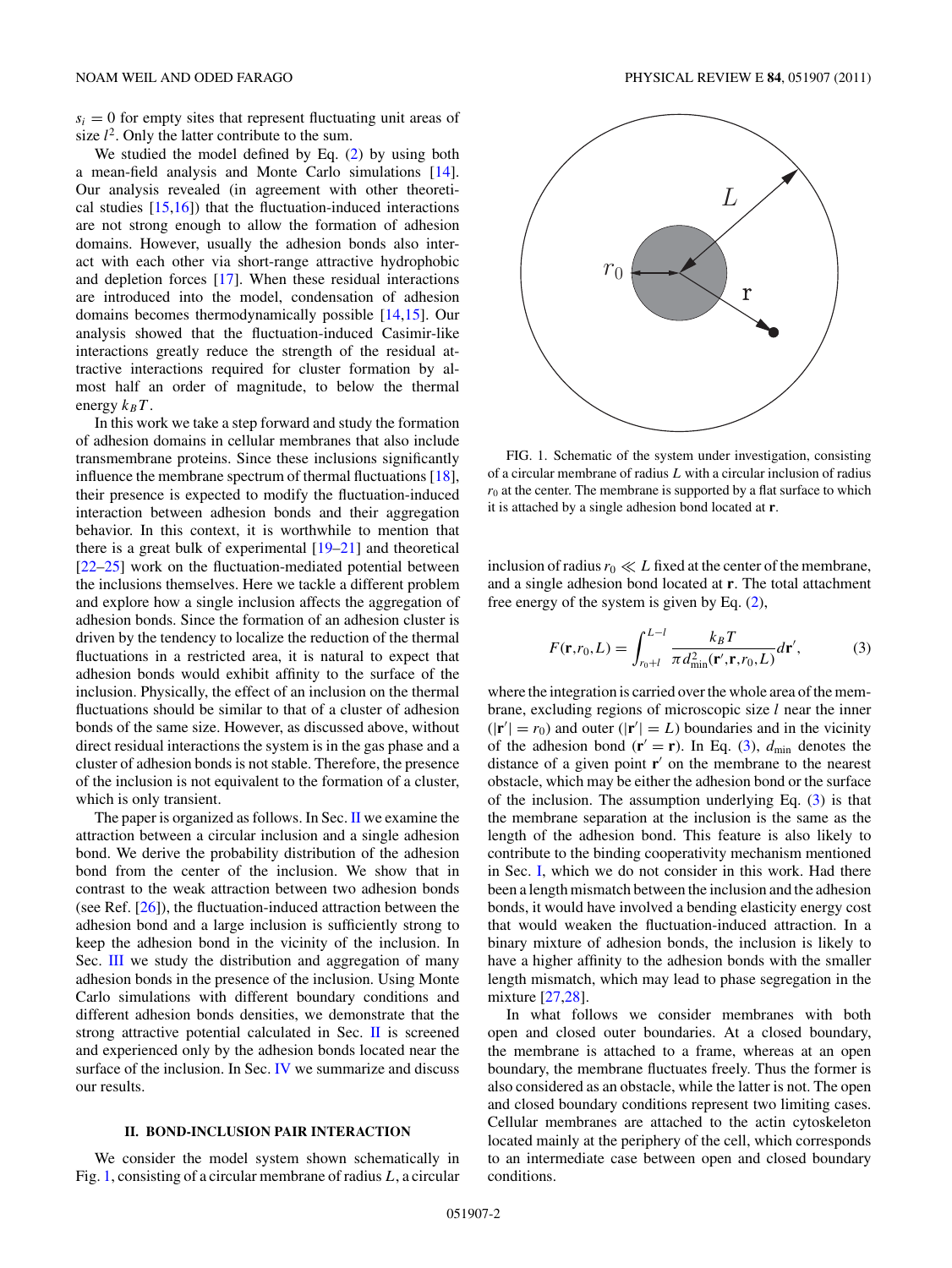<span id="page-2-0"></span>The integral in Eq. [\(3\)](#page-1-0) has been evaluated numerically for different values of  $r_0$  and *L* and for  $r_0 < |\mathbf{r}| < L$ . Our calculations reveal that the attachment free energy is very well approximated by the expression

$$
F(\mathbf{r}, r_0, L) \sim 2k_B T \ln \frac{(|\mathbf{r}| - r_0)}{l}
$$

$$
+ nk_B T \ln \frac{(L - |\mathbf{r}|)}{l} + C(r_0, L), \qquad (4)
$$

with  $n = 1$  for an open outer boundary and  $n = 2$  for a closed boundary. Introducing the dimensionless distance  $0 < x =$  $(|{\bf r}| - r_0)/(L - r_0) < 1$ , Eq. (4) can be also expressed as

$$
F(x) \equiv F(\mathbf{r}, r_0, L) - \ln \left( \frac{L - r_0}{l} \right)^{2+n} - C(r_0, L)
$$
  
~  $\sim 2k_B T \ln(x) + nk_B T \ln(1 - x).$  (5)

Our numerical results along with Eq. (5) are plotted in Figs.  $2(a)$  and  $2(b)$  for an open and a closed boundary, respectively. When the adhesion bond is located far away from the outer boundary, i.e., for  $x \ll 1$ , the attachment free energy is dominated by the first term  $F \simeq 2k_BT \ln(x)$ , which has been previously derived as the pair potential of mean force between two adhesion bonds [\[26\]](#page-5-0). In the vicinity of an outer



FIG. 2. Data collapse of the attachment free energy for different values of  $|\mathbf{r}|$ ,  $r_0$ , and *L* as a function of the dimensionless distance  $x = (|\mathbf{r}| - r_0)/(L - r_0)$ . The data correspond to systems with (a) open and (b) closed outer boundaries.

closed boundary ( $x \lesssim 1$ ), one gets  $F \simeq 2k_BT \ln(1-x)$ , which implies that the adhesion bond is attracted to the nearest point on the outer closed boundary as if this point is another adhesion bond. For an open boundary, the prefactor of the second term in Eq. (5) is reduced by half from  $n = 2$  to  $n = 1$ . This can be rationalized by noticing that an open boundary is identical to the midplane between two adhesion bonds in a system that is twice as large. The pair potential between the adhesion bond and its image is  $2k_BT \ln[2(1-x)] = 2k_BT \ln[(1-x)] + C$ and this energy is equally divided between the real and imaginary halves of the system.

To assess the strength of the attraction between the adhesion bond and the inner inclusion we proceed as follows. From Eq. (4) we find that the probability distribution function  $P(\mathbf{r}) \sim$  $\exp[-F(\mathbf{r},r_0,L)/k_BT]$  of the adhesion bond is given by

$$
P(\mathbf{r}) = \frac{1}{Z} \frac{1}{(|\mathbf{r}| - r_0)^2 (L - |\mathbf{r}|)^n},\tag{6}
$$

where the normalization factor is

$$
Z = \int_{r_0+l}^{L-l} \frac{2\pi r dr}{(r-r_0)^2 (L-r)^n}.
$$
 (7)

In the case of an open outer boundary  $(n = 1)$ , the mean distance between the adhesion bond and the surface of the inner inclusion is given by

$$
\langle r \rangle - r_0 \equiv \Delta = \frac{\left(L^2 - r_0^2\right) \ln\left(\frac{L - r_0 - l}{l}\right)}{2L \ln\left(\frac{L - r_0 - l}{l}\right) + r_0(r_0 - L)\left[\frac{2l + r_0 - L}{l(L - r_0 - l)}\right]}, \quad (8)
$$

which for  $L \ll r_0$  simplifies to  $\Delta \sim L/2$ . The fact that the mean separation  $\Delta$  grows linearly with the size of the membrane may be considered as an indication that the adhesion bond is not bound to the inclusion. However, a closer inspection of Eq. (6) reveals that the adhesion bond spends most of its time near the boundary of the inner inclusion. To quantify this phenomenon, we introduce the length scale  $\Delta^*$ , which is the width of the shell around the inner inclusion where the probability to find the adhesion bond is 0.5. The length  $\Delta^*$ is determined by solving the equation

$$
P_{\text{acc}}(\Delta^*) = \int_{r_0+l}^{r_0+\Delta^*} 2\pi |\mathbf{r}| P(|\mathbf{r}|) dr
$$
  
= 
$$
\frac{2L \ln\left(\frac{\Delta^*}{l}\right) + r_0(r_0 - L)\left(\frac{l-\Delta^*}{l\Delta^*}\right)}{2L \ln\left(\frac{L-r_0-l}{l}\right) + r_0(r_0 - L)\left[\frac{2l+r_0-L}{l(L-r_0-l)}\right]} = 0.5.
$$
 (9)

Our results for  $\Delta^*$  are plotted in Fig. [3](#page-3-0) as a function of  $r_0$ and for  $L \gg r_0$ . The results show that  $\Delta^*$  is a monotonically decreasing function of  $r_0$ . For very small inclusions of size  $r_0 \sim l$ , the length  $\Delta^* \gg l$ . This result is consistent with the observation of Ref. [\[26\]](#page-5-0) that the fluctuation-mediated pair potential is too weak to bind two adhesion bonds to each other. For inclusions of size  $r_0 \gtrsim 20l$ , the length  $\Delta^* < 5l$ ; for asymptotically large inclusions  $r_0 \to \infty$ ,  $\Delta^* \to 2l$ . In other words, although  $\Delta \sim L/2$ , the adhesion bond is likely to be found within a thin shell around the surface of a sufficiently large inclusion.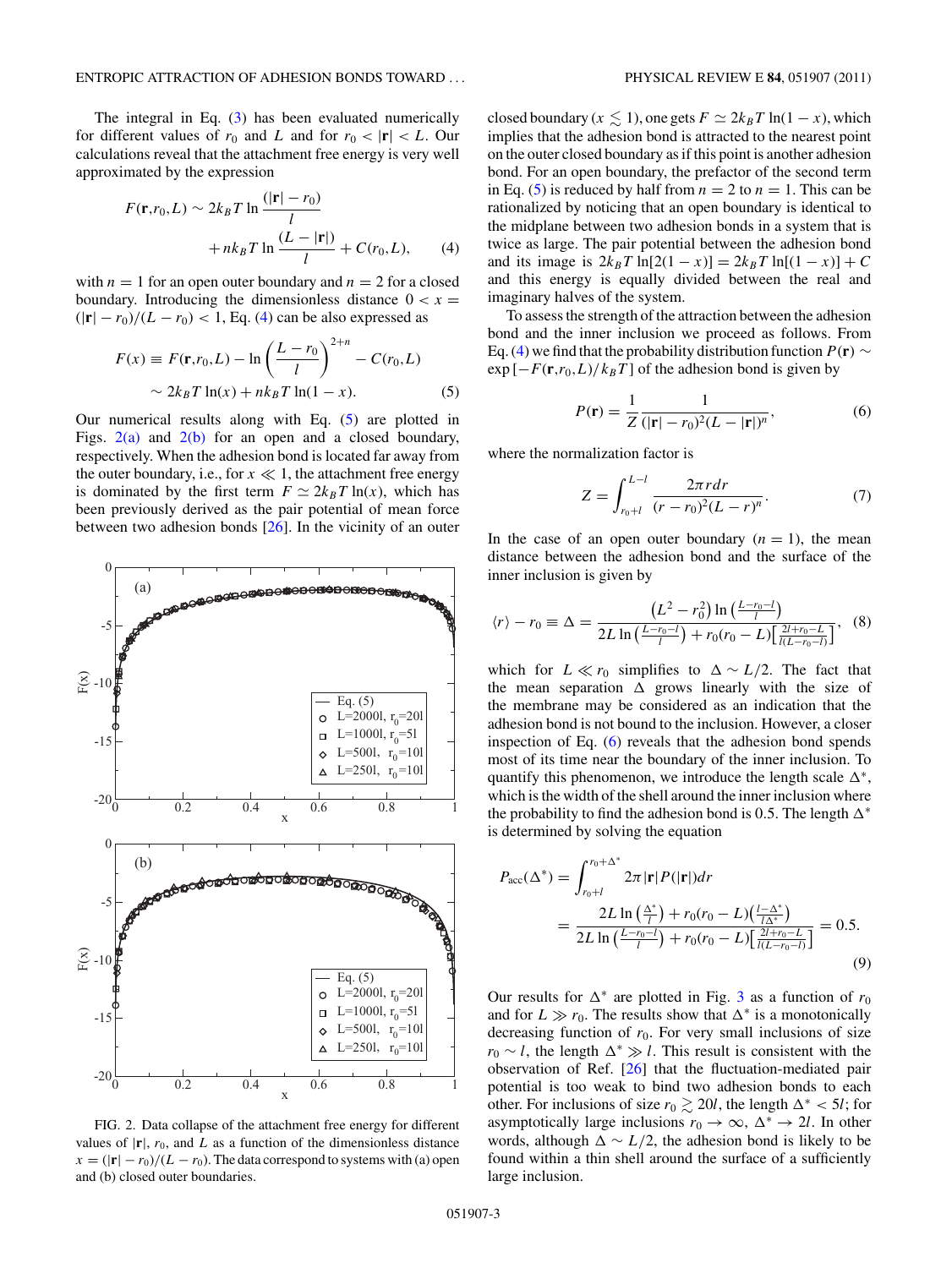<span id="page-3-0"></span>

FIG. 3. Width  $\Delta^*$  of the shell around the inclusion, as a function of the radius of the inclusion  $r_0$ . The dashed horizontal line corresponds to the solution of Eq. [\(9\)](#page-2-0),  $\Delta^* = 2l$ , for asymptotically large  $r_0$ .

For a closed outer boundary, the radial distribution function of the adhesion bond

$$
g(r) \equiv 2\pi r P(|\mathbf{r}|) = \frac{r}{(r - r_0)^2 (L - r)^2}
$$

$$
\times \left\{ \frac{(L - r_0)^3}{(L + r_0)[2 \ln\left(\frac{L - r_0 - l}{l}\right) + (r_0 - L)\left(\frac{2l + r_0 - L}{l(L - r_0 - l)}\right)]} \right\}.
$$
(10)

[The expression appearing in braces in Eq.  $(10)$  is a normalization constant that depends on  $r_0$  and  $L$ .] The radial distribution function  $g(r)$ , which is plotted in Fig. 4 for  $r_0 = 4l$ and  $L = 100L$ , increases rapidly as one approaches both the inner and outer boundaries of the membrane. However, unlike the probability density per unit area  $P(\mathbf{r})$ , which is symmetric with respect to the midradius  $r_m = (L + r_0)/2$ , the radial distribution function  $g(r) \sim r P(|\mathbf{r}|)$  is much higher near the outer boundary than the inner one. This, of course, is directly related to the fact that there is simply more membrane area near the outer boundary. In the example plotted in Fig. 4



FIG. 4. Radial distribution function *g* as a function of *r* for  $r_0 = 4l$ and  $L = 100l$ . The inset shows the corresponding potential of mean force  $F_g = -k_B T \ln[g(r)l].$ 

 $(r_0 = 4l, L = 100l)$ , the probabilities to find the adhesion bond within a shell of size 4*l* around the outer and inner boundaries are 72.5% and 4.5%, respectively. For a bigger membrane of size  $L = 1000l$  (which, assuming that *l* is of the order of a few nanometers, is a reasonable estimate for the size of the cell plasma membrane), these probabilities change to 79% and 0.5%, respectively. These numbers suggest that the adhesion bond is likely to be adsorbed at the outer boundary. This, however, is only part of the story. If the adhesion bond is located near the inner boundary, it is not going to easily escape to the outer rim. The inset on Fig. 4 shows the potential of mean force  $F_g(r) \equiv -k_B T \ln [g(r)]$ , exhibiting a free-energy barrier of  $\sim 4k_BT$  that blocks the migration of the adhesion bond from the inner boundary to the outer one. The barrier on the opposite direction is  $\sim$ 7 $k_B$ T. For  $L = 1000l$ , the free-energy barriers increase to  $\sim$ 7 $k_B T$  and  $\sim$ 12 $k_B T$  for the escape from the inner and outer boundaries, respectively. Thus, as in the case with an open boundary discussed above, an adhesion bond located near the inner boundary may remain trapped there for relatively long times.

# **III. DISTRIBUTION OF ADHESION BONDS AROUND AN INCLUSION**

The preceding section dealt with the localization of a single adhesion bond near the boundaries of the system. Cellular adhesion, however, involves an ensemble of adhesion bonds that may cluster into adhesion domains. In a previous work [\[14\]](#page-5-0), we demonstrated that the formation of adhesion domains cannot be induced by the Casimir-like interactions alone and that it requires the existence of residual attractive interactions between the adhesion bonds. Here we wish to understand whether this picture is changed by the presence of a membrane inclusion that serves as a potential nucleation seed for an adhesion domain. One can envision a scenario where a thin shell of adhesion bonds is formed around the inclusion, effectively increasing its size and promoting the recruitment of more adhesion bonds. The opposite scenario, in which the addition of adhesion bonds self-screen the attraction toward the inclusion, is also plausible. In order to investigate this issue, we performed Monte Carlo lattice simulations of the model defined by Eq. [\(2\)](#page-0-0) on circular systems with  $r_0 = 4l$ and  $L = 100l$  (where *l* is the lattice spacing). Our simulations were conducted at relatively low concentrations of adhesion bonds,  $\phi = 0.01$  and 0.05, with both open and closed boundary conditions.

We measured the number density (per unit area) of adhesion bonds as a function of **r**. To allow a comparison with the probability distribution  $P(r)$  [Eq. [\(6\)](#page-2-0)], we normalized the number density to the total number of adhesion bonds. Our results for the normalized number density  $\rho(\mathbf{r})$  are depicted in Figs.  $5(a)$  and  $5(b)$  for open and closed boundaries, respectively. Both figures demonstrate that the fluctuation-induced attraction to the boundaries is self-screened by the presence of adhesion bonds. A comparison of our results for  $\phi = 0.01$ (depicted by stars in both figures) and  $\phi = 0.05$  (pluses), with Eq. [\(6\)](#page-2-0) for a single adhesion bond (solid lines), reveals that the self-screening effect is increased with the increase in the concentration *φ*. For an open boundary, the slight increase in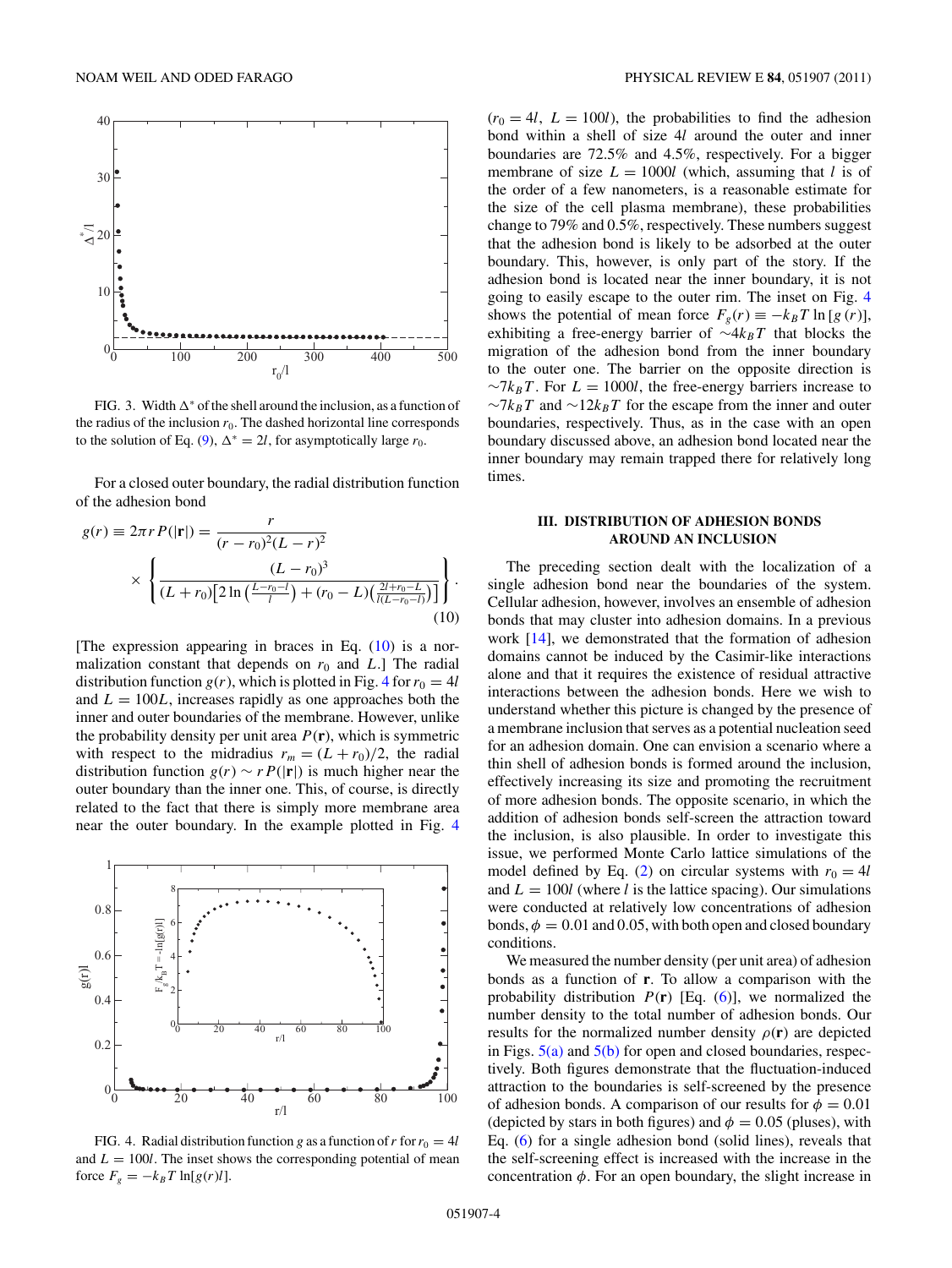<span id="page-4-0"></span>

FIG. 5. Normalized number density  $\rho(\mathbf{r})$  as a function of  $r = |\mathbf{r}|$ . The data correspond to  $r_0 = 4l$  and  $L = 100l$  for systems with (a) open and (b) closed outer boundaries. The solid lines depict the probability distribution of a single adhesion bond.

*P*(**r**) near the outer boundary disappears already at  $\phi = 0.01$ . For  $\phi = 0.05$ , the density  $\rho(\mathbf{r})$  is almost constant with no significant affinity of adhesion bonds toward the inner boundary. The same trends are also observed in the case of a closed boundary, where  $P(r)$  increases very sharply near both boundaries. When the concentration  $\phi$  increases, these maxima are quickly lowered and the number density  $\rho(\mathbf{r})$  becomes almost uniform.

#### **IV. SUMMARY AND DISCUSSION**

In this work we continued our investigation of the entropic, fluctuation-induced attraction between adhesion bonds in supported biological membranes. The focus here was on the possible role played by the membrane boundaries as nucleation

seeds for the formation of adhesion domains. Residence of adhesion bonds near the cell boundaries is thermodynamically favorable because it lowers the entropic cost associated with the suppression of the membrane thermal fluctuations around the adhesion bonds. We started our investigation by looking at the pair interaction between an adhesion bond and a circular membrane inclusion and calculating the distribution function of the adhesion bond around the inclusion. In the case of an open outer cell boundary, the probability density of the adhesion bond decays algebraically with the distance from the surface of the inclusion. Although the mean pair distance grows linearly with the size of the membrane, the distribution function is such that the adhesion bond spends most of its time in the immediate vicinity of the inclusion. When the outer membrane boundary is closed, the probability distribution per unit area is symmetric with respect to the midradius. In this case, the adhesion bond is likely to be found near the outer boundary, which is much larger than the inner one. Diffusion of the adhesion bonds between the two boundaries is limited by the existence of a substantial free-energy barrier in the middle of the membrane.

This analysis may imply that the cell boundaries can serve as nucleation seeds for adhesion domains, but probably not due to the fluctuation-induced mechanism alone. Our simulation results show that even at small densities of adhesion bonds, the entropic attraction toward the cell boundaries are entirely self-screened. This observation is consistent with our previous study of systems with periodic boundary conditions (no boundaries), where it has been found that the fluctuation-induced interactions are not sufficient to allow the formation of adhesion domains. In other words, without additional attractive interactions, the problem of aggregation of adhesion bonds is similar to the problem of gas to liquid condensation *above* the transition temperature. Introducing a nucleation seed into such a system without changing the temperature is not going to drive the system into the condensed phase. We leave for a future work the problem whether domain formation occurs at a high density of inclusions whose interdistances are smaller than the screening length for the adhesion bonds. Another aspect of the problem that needs to be explored is whether the existence of a direct residual attractive interaction between the adhesion bonds and the inclusion can facilitate cluster formation, even in the absence of direct attractive interactions between the adhesion bonds themselves.

### **ACKNOWLEDGMENTS**

We thank Haim Diamant and Thomas Weikl for helpful comments. This work was supported by the Israel Science Foundation (Grant No. 946/08).

- [1] B. Alberts, D. Bray, J. Lewis, M. Raff, K. Roberts, and J. D. Watson, *Molecular Biology of the Cell* (Garland, New York, 1994).
- [2] *Cell Adhesion*, edited by M. C. Beckerle (Oxford University Press, New York, 2001).
- [3] D. A. Lauffenburger and J. Linderman, *Receptors: Models for Binding, Trafficking, and Signaling* (Oxford University Press, New York, 1995).
	- [4] A.-S. Smith and U. Seifert, [Soft Matter](http://dx.doi.org/10.1039/b611892e) **3**, 275 [\(2007\).](http://dx.doi.org/10.1039/b611892e)